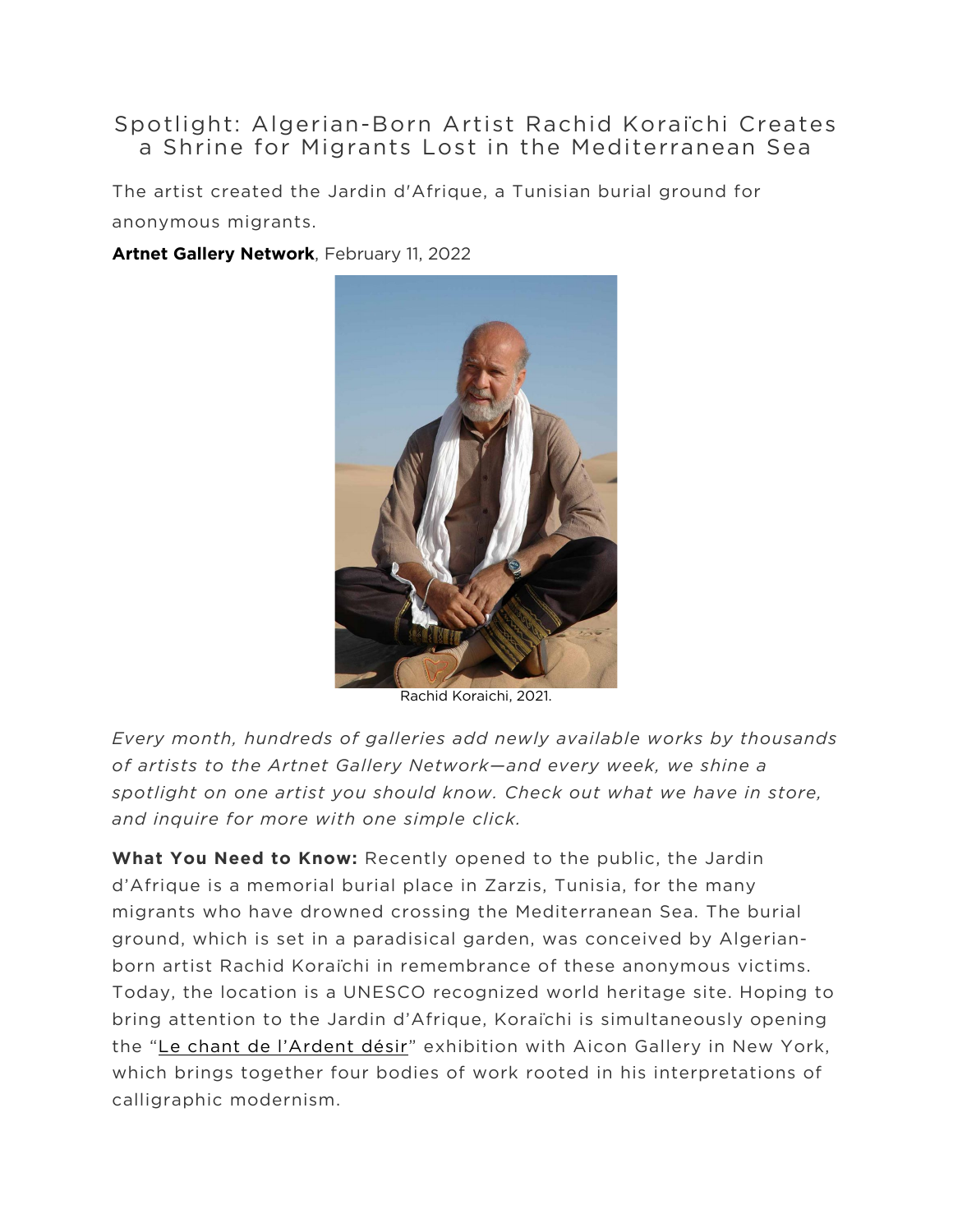

Rachid Koraichi working to create the Jardin d'Afrique.

**Why We Like It:** The artist has transformed the gallery into a kind of shrine. He has debuted a new series of canvases painted in a glittering golden-white acrylic paint against a background of vibrant indigo, a color that has a long and meaningful history in Koraïchi's practice. The paintings, though more ethereal in effect, call to mind ceramic tiles that line the floors of mosques and the entry path to the Jardin d'Afrique. Along with these paintings are luminous alabaster tablets, made at four times the scale of his earlier alabaster works. Powerful and with a tombstone-like appearance, these sculptures lead viewers through the gallery toward a serene woven tapestry depicting the Jardin d'Afrique. One has the sense of being in a place of serene beauty and reflection.

**What the Gallery Says:** "Koraïchi plays with the number seven throughout the exhibition both theoretically and literally. The artworks appear in multiples of seven; there are 14 canvases, 14 steel sculptures, and a group of six alabaster tablets lining the path to a monumental tapestry. It is a divine number and omnipresent," writes the gallery.

See works from the exhibition below.